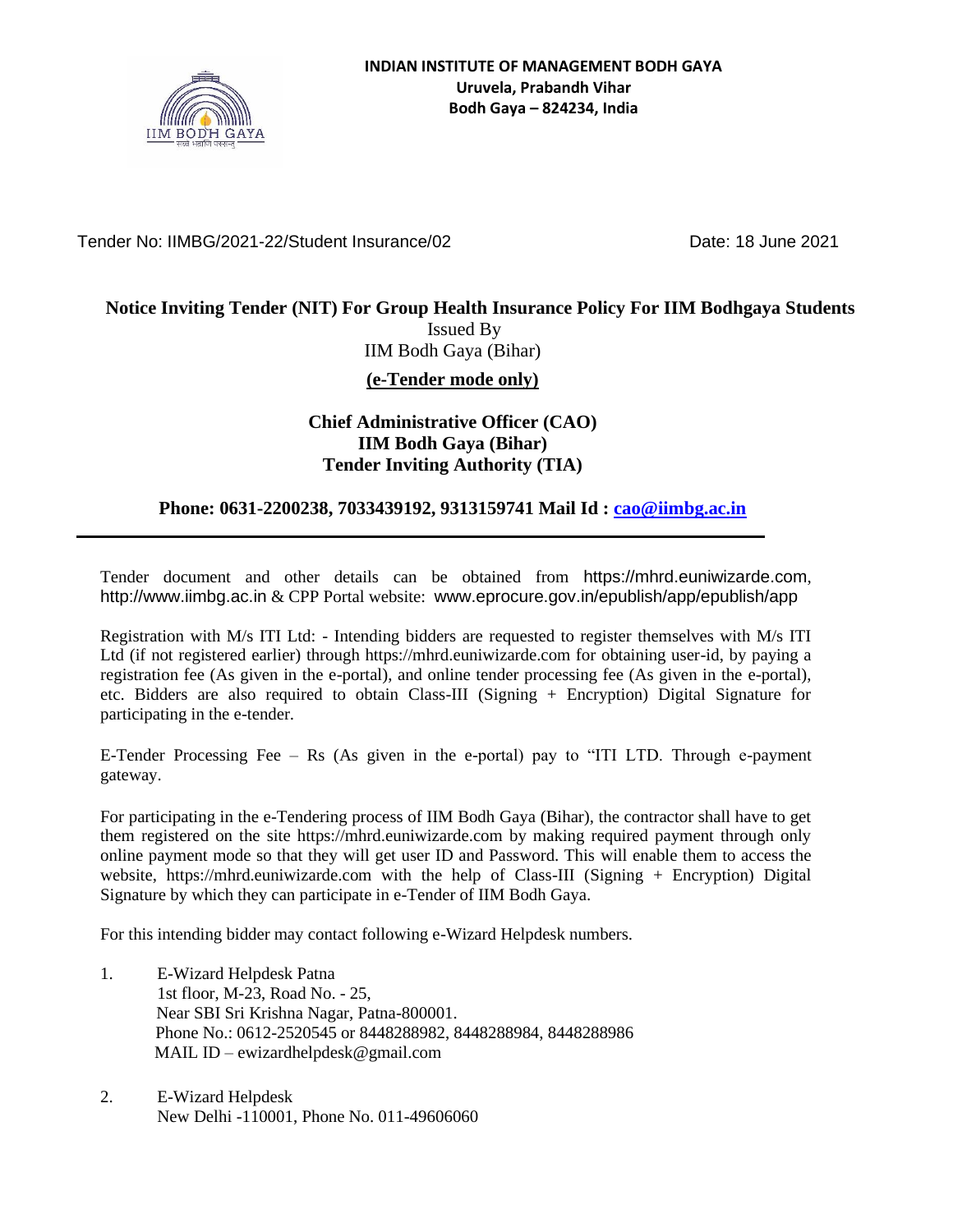#### **NOTICE INVITING TENDER FOR GROUP HEALTH INSURANCE POLICY FOR IIM BODHGAYA STUDENTS**

#### **(e-Tender mode only)**

Indian Institute of Management, Bodhgaya, Bihar (IIM Bodhgaya) invites bids from IRDA accredited PSU Insurance companies in two bid systems, as per details given below.

Tender document and other details can be obtained from [https://mhrd.euniwizarde.com,](https://mhrd.euniwizarde.com/) [http://www.iimbg.ac.in](http://www.iimbg.ac.in/) & CPP Portal website: [www.eprocure.gov.in/epublish/app/epublish/app](http://www.eprocure.gov.in/epublish/app/epublish/app)

Bid has to be submitted through online mode only.

#### **Critical Dates of Tender:**

**.**

| SI.<br><b>No</b> | <b>Particulars</b>                                        | <b>Date</b> | <b>Time</b>                           |
|------------------|-----------------------------------------------------------|-------------|---------------------------------------|
|                  | Date and Time of online Publication/Download<br>of Tender | 18/06/2021  | 11.00 am                              |
| $\mathcal{P}$    | Bid Submission close date & time                          | 10/07/2021  | 12.00 pm                              |
| 3                | <b>Opening of Technical Bids</b>                          | 10/07/2021  | 12.30 pm                              |
| 4                | <b>Opening of Financial Bids</b>                          |             | <b>After Technical Bid Evaluation</b> |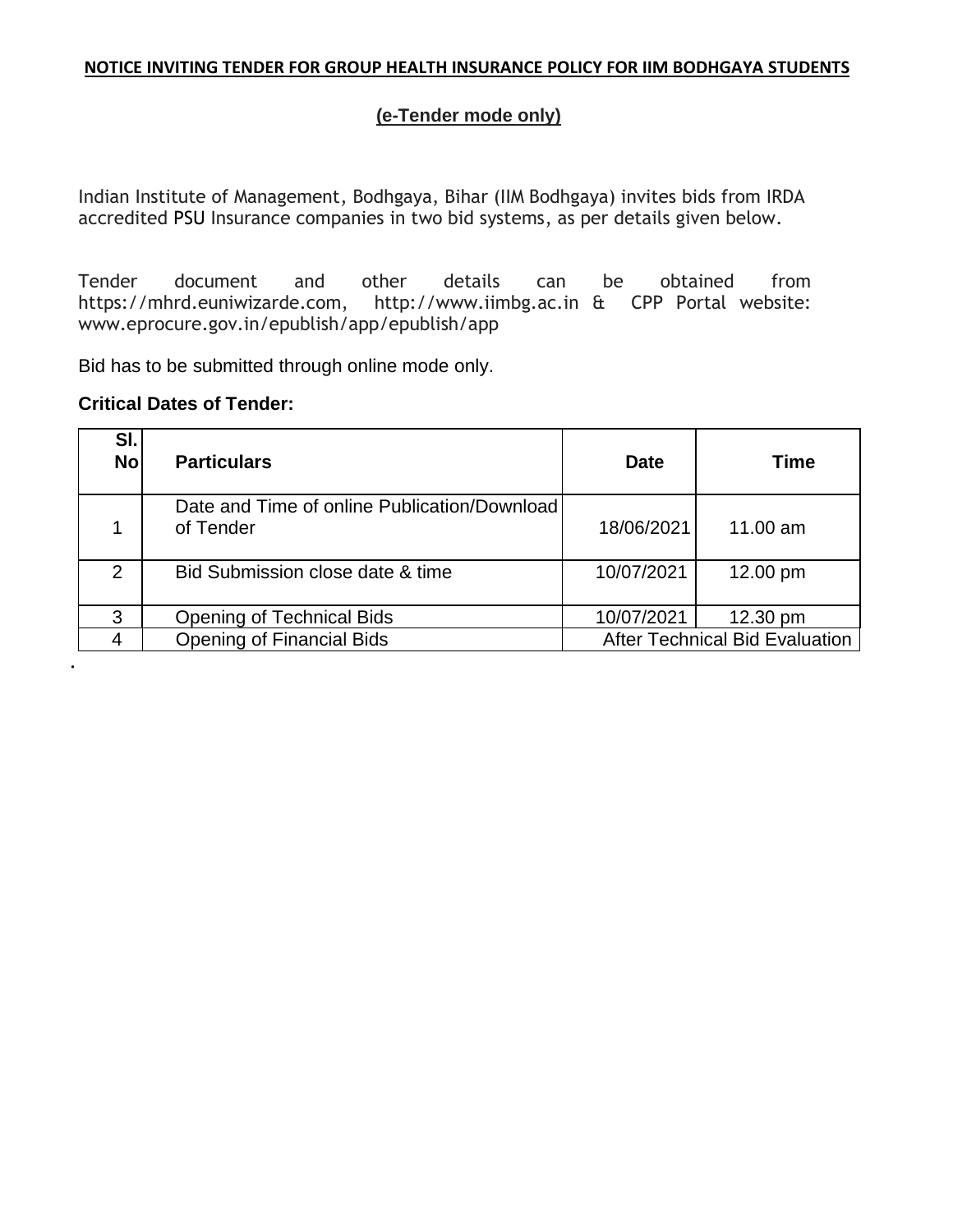### **1. ABOUT IIM BODHGAYA**

Indian Institute of Management Bodh Gaya is an Institution of National Importance under the Indian Institutes of Management Act, 2017.

### **2. SCHEDULE OF REQUIREMENT**

| <b>Technical details</b>           |                                                                                            |  |  |
|------------------------------------|--------------------------------------------------------------------------------------------|--|--|
| <b>Group Name</b>                  | Indian Institute of Management, Bodhgaya.                                                  |  |  |
| <b>Commencement Date</b>           | 21-Jul-2021 (Tentative) For MBA Students                                                   |  |  |
|                                    | 21-Jul-2021 (Tentative) For Ph.D. Students                                                 |  |  |
|                                    | Aug/Sep-2021 (To be Decided) For IPM Students                                              |  |  |
| Period of coverage                 | 1+1 years - For MBA Students                                                               |  |  |
|                                    | $1+1+1+1$ Years - For Ph.D.                                                                |  |  |
|                                    | 1+1+1 Years - For IPM Students                                                             |  |  |
|                                    | (Initially for one Year as per IRDA policy and renewable thereafter on                     |  |  |
|                                    | mutual agreement)                                                                          |  |  |
|                                    | <b>Insured Group Details</b>                                                               |  |  |
| Participants Strength              | 180 approx. For MBA Students (2021-2023)                                                   |  |  |
|                                    | 07 approx. For Ph.D. Students (New Admission)<br>60 approx. For IPM Students (2021-2024)   |  |  |
|                                    | 183 existing MBA Student (2020-2022) - Starting from September                             |  |  |
|                                    | 8,2021                                                                                     |  |  |
|                                    | 03 existing Ph.D. Student - Starting from September 8, 2021                                |  |  |
|                                    | (Program wise Full validity of Insurance)                                                  |  |  |
| Floater/Individual                 | Individual                                                                                 |  |  |
| Sum Insured bands                  | Rs. 2,00,000/- (Rs. Two Lakh Only) per students/participants                               |  |  |
|                                    | <b>Coverage &amp; Benefits Details</b>                                                     |  |  |
| <b>Domiciliary Hospitalization</b> | Covered                                                                                    |  |  |
| Coverage of Pre Existing diseases  | Covered                                                                                    |  |  |
| Day Care Surgeries/Treatment       | Covered                                                                                    |  |  |
| Cashless facility                  | Applicable                                                                                 |  |  |
| 30 days waiting Period             | Waived                                                                                     |  |  |
| 1st Year and 2 years exclusions    | Waived                                                                                     |  |  |
| 30 Days Pre and 60 Days post       | Covered                                                                                    |  |  |
| hospitalization Expenses coverage  |                                                                                            |  |  |
| Room Rent Limit per day            | 2% of the sum assured maximum, i.e. Rs.4000/- per day                                      |  |  |
| ICU Rent Limit per day             | 4% of the sum assured maximum, i.e. Rs. 8000/- per day                                     |  |  |
| Corporate Buffer                   | Rs 10,00,000/- Limit up to Sum Insured.                                                    |  |  |
| <b>Other Conditions</b>            | students/participants<br><b>New</b><br>joining<br>the<br>Institute<br>become               |  |  |
|                                    | automatically covered under the scheme from their date of joining                          |  |  |
|                                    | the Institute and the premium amount will be paid by the Institute.                        |  |  |
|                                    | Since the institute has several programmes running for various                             |  |  |
|                                    | tenures, it shall be compulsory to issue the policy for one year                           |  |  |
|                                    | from the commencement of that program at same rates. The                                   |  |  |
|                                    | approximate number of students programme wise is given below:                              |  |  |
|                                    | MBA – 180 as 1 <sup>st</sup> Year Students, 183 as 2 <sup>nd</sup> year students, IPM – 60 |  |  |
|                                    | as $1^{st}$ year, Ph.D. - 07 as $1^{st}$ Year, 03 as $2^{nd}$ year.                        |  |  |
|                                    | Any addition (admissions only) / deletion (termination of students                         |  |  |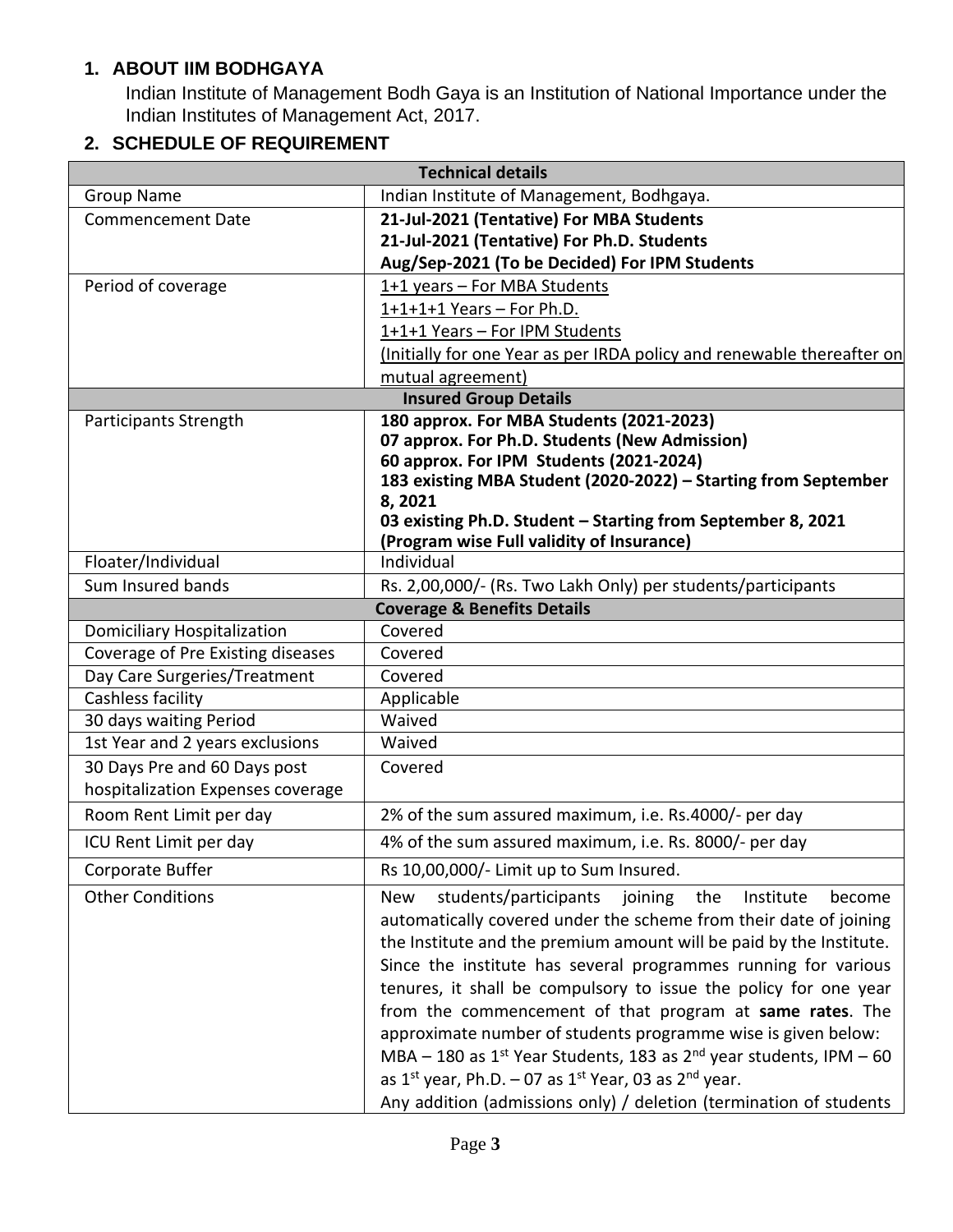|                                      | from roll due to any unavoidable circumstances (institute shall       |  |  |
|--------------------------------------|-----------------------------------------------------------------------|--|--|
|                                      | confirm the termination in such cases) or completion of course or     |  |  |
|                                      | due to accidental death) of students shall be effected on pro rata    |  |  |
|                                      | basis in the concerned policy.                                        |  |  |
|                                      | There is no internal ceiling of treatment except room/ICU rent.       |  |  |
| <b>Claim Settlement Facility</b>     | List of network hospitals to be provided.                             |  |  |
| Cashless Facility                    | 1. Cashless treatment to be provided at least in the two major        |  |  |
|                                      | Hospitals located in Gaya.                                            |  |  |
|                                      | 2. No deposit/treatment charges to be levied on the participants      |  |  |
|                                      | at the time of admission.                                             |  |  |
|                                      | 3. Claim authorization should be initiated immediately after          |  |  |
|                                      | admission in the hospital on producing the insurance ID               |  |  |
|                                      | card/student ID from the Institute without waiting for any other      |  |  |
|                                      | documents/confirmation from the Insurance company / Institute.        |  |  |
|                                      | 4. No amount to be retained by the hospital at the time of discharge. |  |  |
|                                      | 5. Students/participants are to be provided with medical              |  |  |
|                                      | treatment on their arrival at the hospital.                           |  |  |
|                                      | <b>Included</b>                                                       |  |  |
| <b>Annual Health Check-ups</b>       |                                                                       |  |  |
| <b>Personal Accident Policy</b>      | Should cover all type of accident (both major & Minor), including     |  |  |
|                                      | Frostbite, snake bite, attack from any kind of wildlife besides       |  |  |
|                                      | fatality. It should also cover total or partial disability.           |  |  |
| Coverage for any pandemic notified   | <b>No Restrictions</b>                                                |  |  |
| by WHO or Central Government or      |                                                                       |  |  |
| <b>State Government Authorities.</b> |                                                                       |  |  |
| Any Service Charges on Medical       | Should not be deducted from the individual Claim.                     |  |  |
| <b>Bills</b>                         |                                                                       |  |  |

# **3. OID, ELIGIBILITY CRITERIA & TECHNICAL CRITERIA**

### **3.1 OID (Other Important Documents)**

OID viz. Firm Incorporation Certificate, PAN details, TIN/CST/ST etc. details are to be provided.

### **3.2 Eligibility Criteria**

- a) The Bidder should give self-declaration certificate for acceptance of all terms & conditions of tender documents. A duly completed certificate to this effect is to be submitted as per the **Annexure-I**.
- b) The bidder should have not been debarred/blacklisted/should have not been terminated /ceased without completing the entire duration of policy period by any Central/State Govt. Department, Public Sector Undertaking, Autonomous Bodies, Academic Institutions, CFTIs etc. nor is any criminal case registered / pending against the firm or its owner / partners anywhere in India during past five years from the last date of submission of bids. A duly completed certificate to this effect is to be submitted as per **Annexure-II**.
- c) The firm should have valid accreditation certificate with IRDA on the date of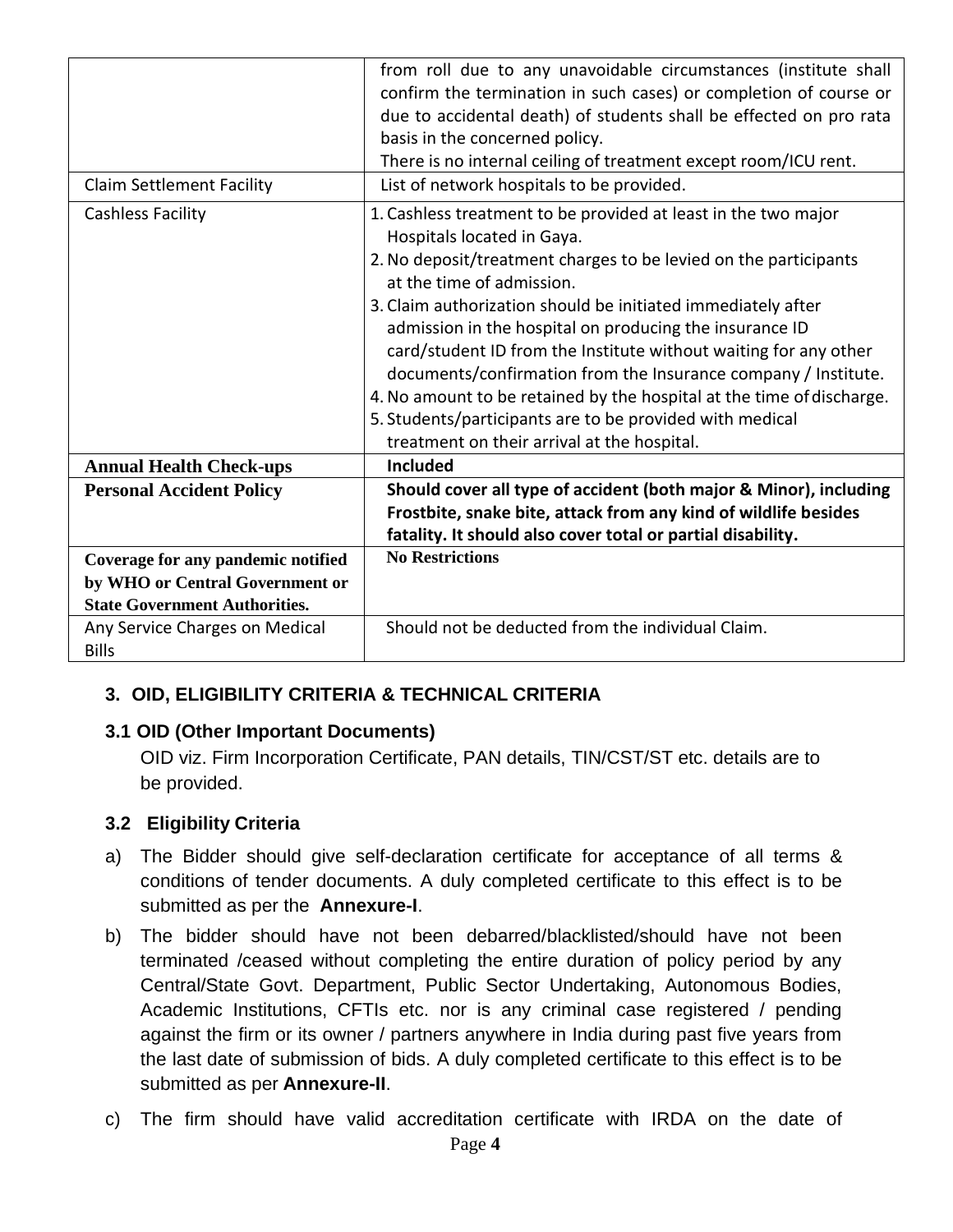submission of the tender. A duly sealed & signed valid certificate submitted to this effect.

- d) Bidders should have experience in providing Group Health Insurance for last five years from the date of submission of the tender. The details of the same along with supporting document/copy of insurance policy are to be submitted.
- e) Procedure and flowchart for claim settlement as well as TAT for claim settlement.
- f) Details of Sales and Claim Service network in India including Third Party Administrators (TPA).
- g) List of Network Hospitals in Bodh Gaya & Gaya as well as other places of India.

## **[Bidders are requested to enclose copies of valid documents in support of fulfilling above eligibility criteria mentioned in Para 3.1 and 3.2]**

## **3.3 Technical Criteria**

Bidders required to sealed & signed of each page of technical bid and submit as per **Annexure-III**. Unsigned technical bid or the bids not in prescribed format will be rejected without assigning any reason.

## **4. FINANCIAL BID DETAILS**

Financial bid given with tender to be submitted after filling all relevant information. The priced bid should be submitted strictly as failing which the offer is liable for rejection.

### **5. AVAILABILITY OF TENDER**

The tender document other details can be obtained from [https://mhrd.euniwizarde.com,](https://mhrd.euniwizarde.com/) institute website: [http://www.iimbg.ac.in](http://www.iimbg.ac.in/) and at the e-publishing window of the Central Public Procurement (CPPP) portal http://eprocure.gov.in/epublish/app

### **6. BID VALIDITY PERIOD**

The bid will remain valid for 150 days (Five Months) from the date of opening as prescribed by IIM Bodhgaya. A bid valid for a shorter period shall be rejected, being non-responsive.

### **7. BID SUBMISSION**

# **7.1 Instruction to Bidder**

**Two bids system will be followed i.e. Technical & Financial Bids should be submitted Online only.** 

- **a.** Technical bid compliance as per the **Annexure III** should be confirmed in writing and uploaded.
- **b.** Copies of Statutory Documents to be uploaded as per **Annexure IV**
- **c.** Financial Bid should be uploaded as per the **Annexure V**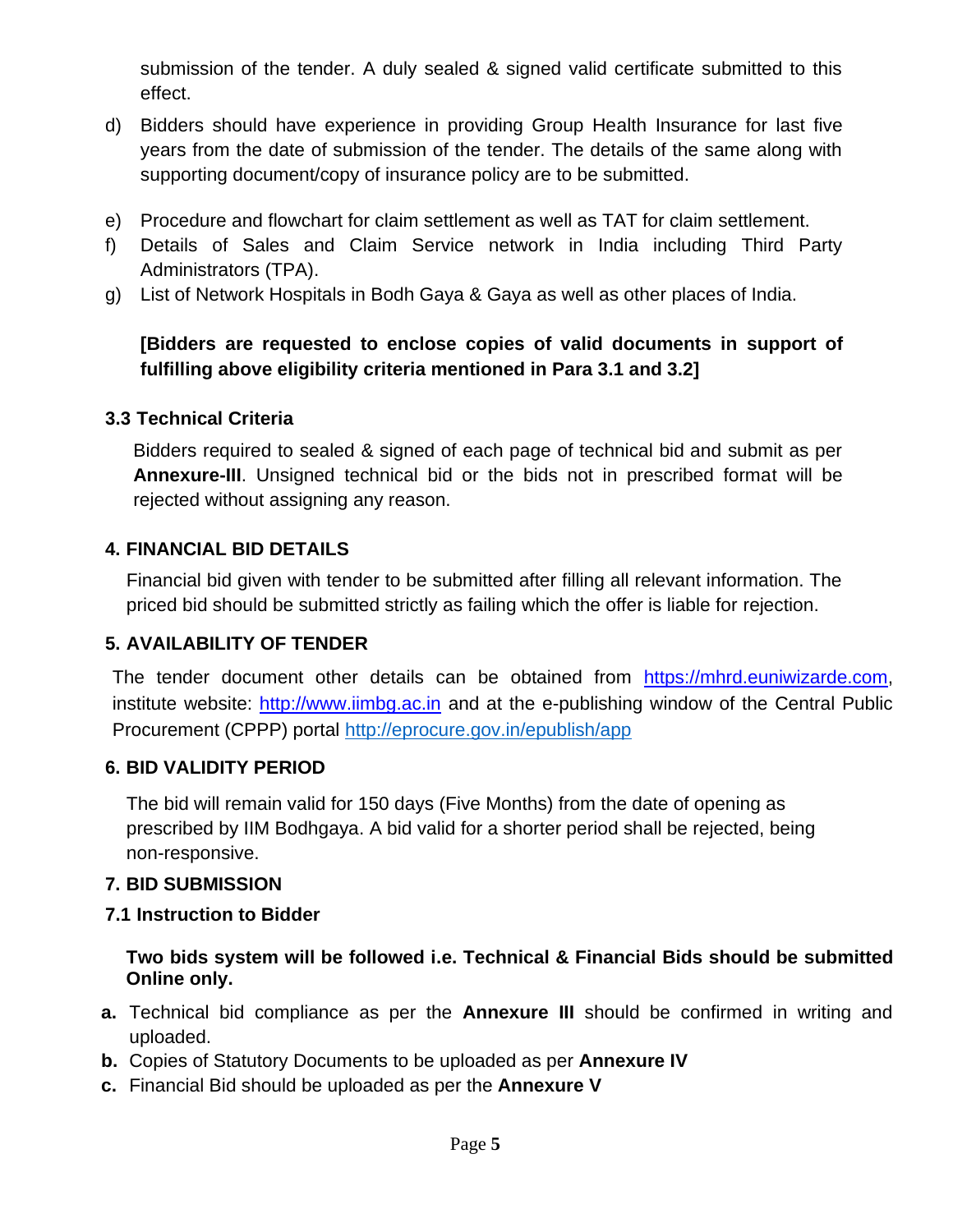### **7.2 MODE OF SUBMISSION OF BID**

#### **The Bidder must ensure that the bids should be submitted online before or by due date.**

#### **a) Technical Bid (COVER-1)**

**The Technical Bid (COVER-1) should contain Annexures I to IV.** Bidders should comply with the specification of the tendered item in all respect, no deviations are acceptable.

#### **b) Financial Bid (COVER-2)**

Financial bid by the tender is to be submitted after filling all relevant information. The cost factors should be mentioned clearly as per format given at **Annexure-V** available with the tender, failing which the offer is liable for rejection. **Kindly quote your offer for all the stipulated service sought for IIM Bodh Gaya (inclusive of all taxes and charges).** The final rates quoted should be inclusive of all applicable charges.

#### **8. BID OPENING**

- a) Technical Bids will be opened on 10-07-2021 at 12:30 PM.
- b) Bids should be summarily rejected, if all required documents (mentioned in clause 9) are not submitted within stipulated date / time.
- c) Financial bids of technically qualified parties/firms shall be opened after technical bid evaluation.

#### **9. BID EVALUATION**

The Technical Evaluation Committee of the Institute constituted for the purpose shall assess the ability of the agencies to render the requisite services based on the company profile, rating and on such other criteria as it may fix and the Financial Bids of only those firms qualifying the technical evaluation will be considered.

Opening and Evaluation of Bids: The institute reserves the right to seek clarifications or additional information/ documents from any bidder regarding its technical bid. Such clarification(s) or additional information/document(s) shall be provided within the time specified for the purpose. Any request and response thereto shall be in writing. If the bidder does not furnish the clarification(s) or additional information/document(s) within the prescribed date and time, the proposal shall be liable to be rejected.

### **10. LIQUIDATED DAMAGES**

- a) In case of any unsatisfactory service, suitable penalties as decided by the Competent Authority shall be levied after issuing notice.
- b) In case of failure in settlement of claims within the time frame, the penalty will be enforced as per Institute norms.

#### **11. CONTRACT PERIOD**

The policy will be issued for two years coinciding with the academic calendar of the institution.

#### **12. COMMENCEMENT SCHEDULE**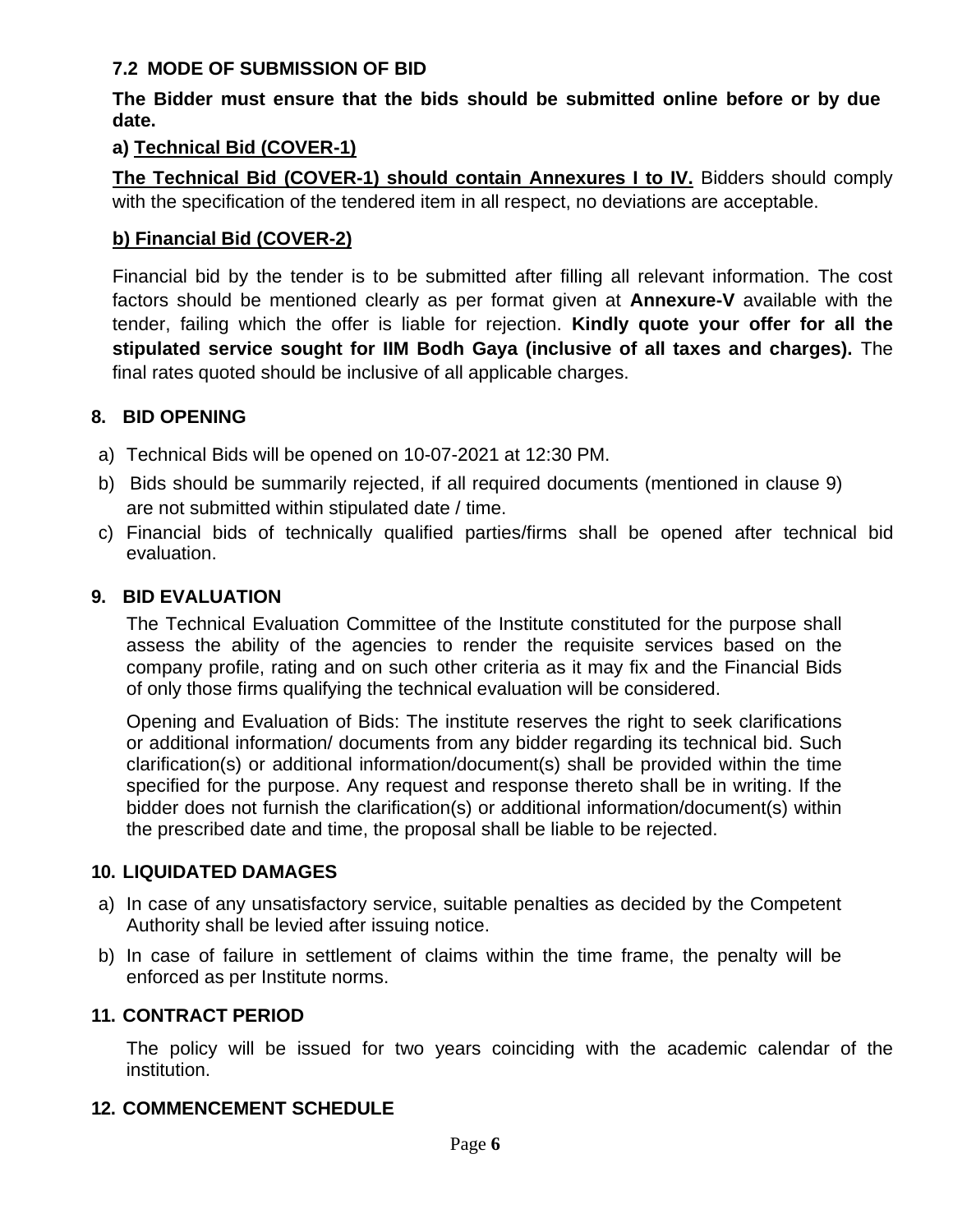### **The successful bidder has to commence the service w.e.f. 21 Jul 2021 (Tentatively).**

### **13. TERMS AND CONDITIONS**

### **13.1 General Terms & Conditions:**

- a) The bidder has to submit the relevant & readable documents only as indicated in the tender documents. In case of any irrelevant or non-readable documents, the bid may be rejected.
- b) IIM Bodhgaya reserves the right to accept or reject any or all the tenders in part or in full or may cancel the tender, without assigning any reason thereof.
- c) IIM Bodhgaya reserves the right to relax / amend / withdraw any of the terms and conditions contained in the tender document without assigning any reason thereof. Any inquiry after submission of the quotation will not be entertained.
- d) IIM Bodhgaya reserves the right to modify/change/delete/add any further terms and conditions prior to issue of purchase order.
- e) Conditional tenders will not be considered in any case.
- f) Tenders sent by fax & e-mail will not be accepted.
- g) In case of differences arising in the terms and conditions of the tender documents with the firm(s), the decision of IIM Bodhgaya shall prevail.
- h) The Courts of Gaya alone will have the jurisdiction to try any matter, dispute or reference between the bidders and the Institute arising out of this service. It is specifically agreed that no court outside and other than Court in Gaya shall have jurisdiction in the matter.
- i) Arbitration- All dispute and differences which may arise between the IIM Bodhgaya and the Insurance Company shall be referred to Director, IIM Bodhgaya whose decision shall be binding on all concerned.
- j) Bids which are late/vague/conditional/incomplete/not confirming to the laid down procedure in any respect will be rejected.
- k) IIM Bodhgaya may issue corrigendum to tender documents before due date of submission of bid. The bidder is required to read the tender documents in conjunction with the corrigendum, if any, issued by IIM Bodhgaya. The bidder is not to modify the tender document.
- l) Selection of successful bidder: Technical bid will be opened on same date/time as per the schedule given above and financial bids will be opened upon evaluation of Technical Bid. After evaluation of bids, the bidder who is technically qualified as well as quotes the lowest premium amount in total shall be declared as the successful service provider. In the event of receiving more than one financial bid quoting the same premium amount, the final selection of successful bidder shall be made in the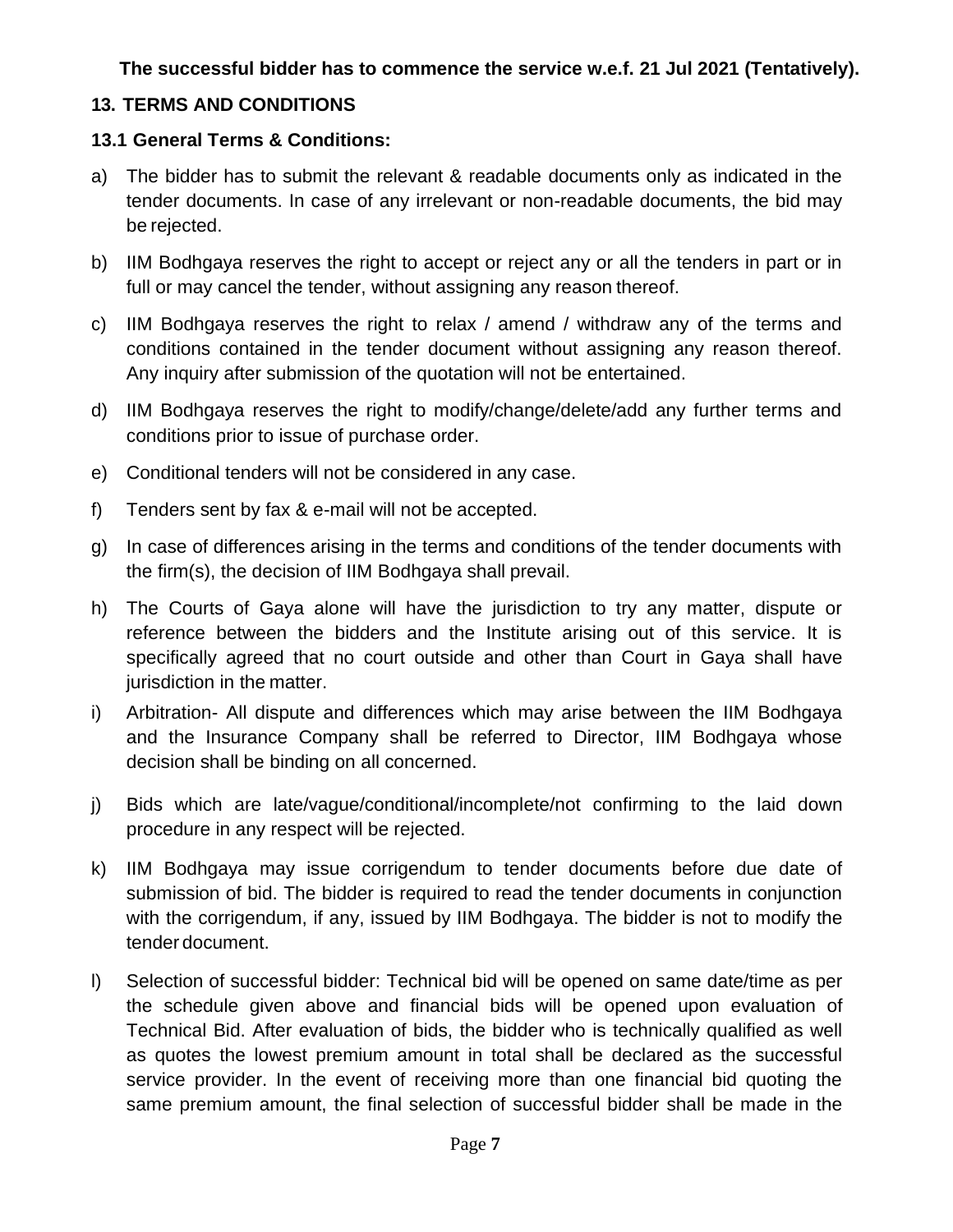following manner.

- The one with the highest turnover during the last 3 years put together.
- If more than one bid having the same total turnover, then by "Draw of Lots".

# **13.2 Special Terms and Conditions:**

- a) Cashless facility should be provided in at least two major multi-specialty hospitals located in Bodhgaya/Gaya as stated in the technical bid. All transactions with these hospitals should be totally cashless. No deposit/treatment charges to be levied on the participants at the time of admission and no amount to be retained by the hospital at the time of discharge. Students/participants are to be provided with medical treatment on their arrival at the hospital.
- b) All Students of IIM Bodhgaya irrespective of age group should be eligible to join the scheme. New students/participants joining the Institute become automatically covered under the scheme and the premium will be paid by the Institute.
- c) There should be a dedicated helpline (24 x 7) / TPA from the Insurance Company and the contact details should be furnished in the tender. Contact details of the claim settlement person should be provided by the Insurance Company including the name of the contact person, contact numbers and postal & email address.
- d) Door-step reimbursement facility for cases of reimbursement to individual and reimbursement amount can be made directly to the members only preferably within 15 days from the date of submission of required documents.
- e) Reports including the claims of individuals and the details of settlement are to be furnished to the Institute on monthly basis or as and when required by the Institute.
- f) Admission and discharge to and from the hospital preferably on 24x7 basis.
- g) The successful agency/firm/bidder shall at its own cost comply with the provision of orders and notifications issued by IRDA and Government from time to time.
- h) Provide/access to retrieve the update Claim Dump / MIS in MS Excel Format only with each and every claim details on quarterly basis.
- i) There shall be a dedicated helpline (24 x7) from the TPA of Insurance / In house TPA available and the contact details including the name of contact person, contact numbers and postal/email address, shall be furnished. However In-house TPA will be preferred. No extra payment is to be made by the institute to the Insurer for engaging a TPA.
- j) The response time by the TPA at the time of admission shall be maximum up to 6 hours.
- k) The Mediclaim ID cards of the members should be issued by the TPA within 15 days after submission of names by IIM Bodh Gaya.
- l) The scheme should have provision for addition/deletion of students on pro rata basis. Midterm inclusion/deletion of members are allowed subject to the confirmation of IIM Bodh Gaya Authority.
- m) Submission of claims should be allowed up-to 30 days from the date of discharge from the Hospital / Nursing Homes.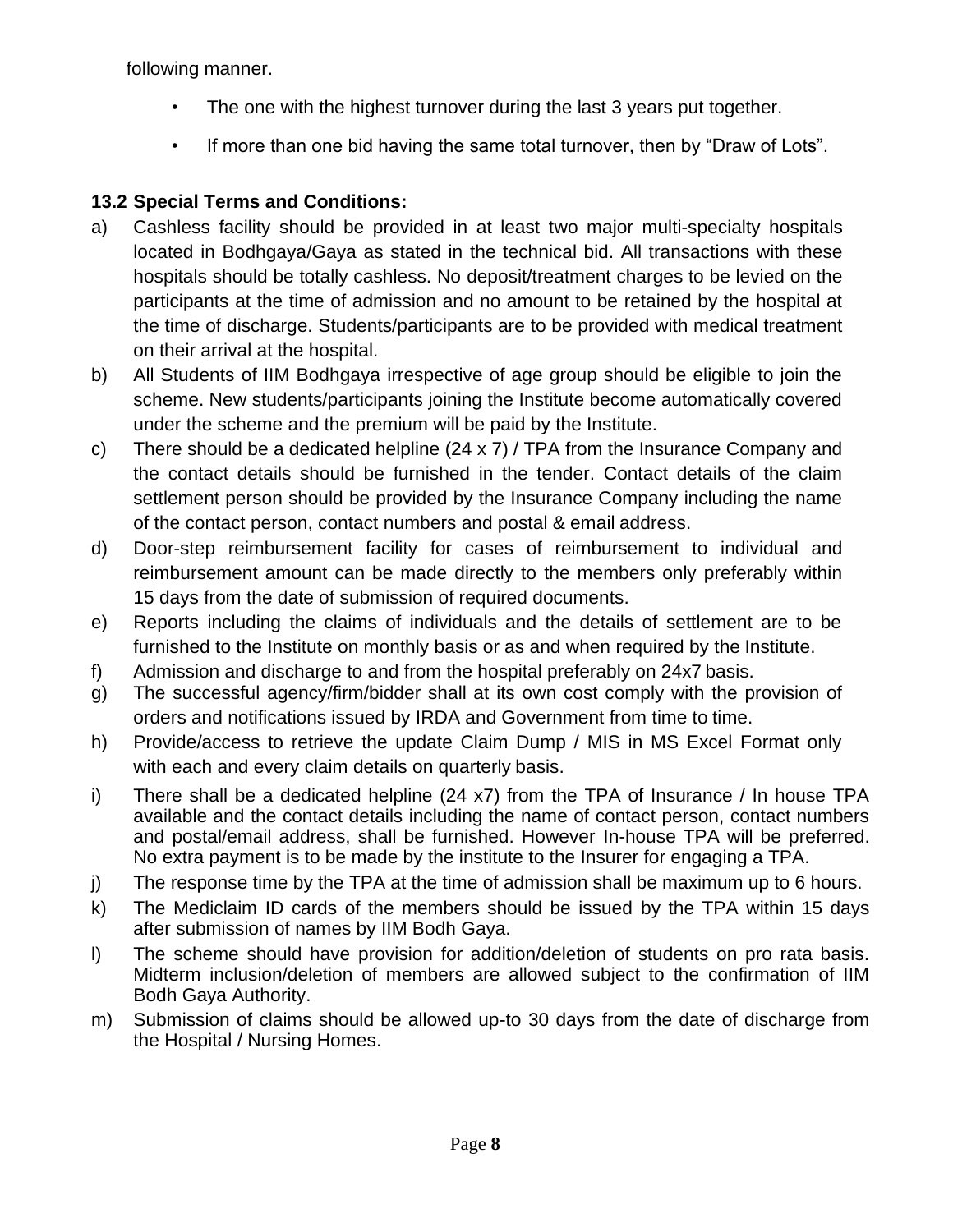### **ANNEXURE – I**

**To,**

**Indian Institute of Management Bodh Gaya Uruvela, Prabandh Vihar Bodh Gaya- 824234, Bihar India**

**Sub: - Self Declaration Certificate**

#### **Ref: - IIMBG/2021-22/Student Insurance/02 Date: 17 June 2021**

(Notice Inviting Tender (NIT) For Group Health Insurance Policy For IIM Bodhgaya MBA/Ph.D./IPM Participants).

Dear Sir,

With reference to the above, I am/ We are offering our competitive bids towards the for Notice Inviting Tender (NIT) For Group Health Insurance Policy For IIM Bodhgaya MBA/IPM/Ph. D Participants, I / We hereby reconfirm and declare that I / We have carefully read, understood and complying the above referred tender document including instructions, terms and conditions, specifications, schedule of quantities and all the contents stated therein.

I / We also confirm that the rates quoted by me/us are inclusive of all taxes, duties etc, applicable as on date and are for Indian Institute of Management Bodh Gaya, Uruvela, Prabandh Vihar, Bodh Gaya- 824234, India.

| Date:  |        | <b>Authorized Signatory</b> |
|--------|--------|-----------------------------|
| Place: |        | Name:                       |
|        |        | <b>Designation:</b>         |
|        |        | <b>Contact No.:</b>         |
|        |        | <b>Email ID:</b>            |
|        | Page 9 |                             |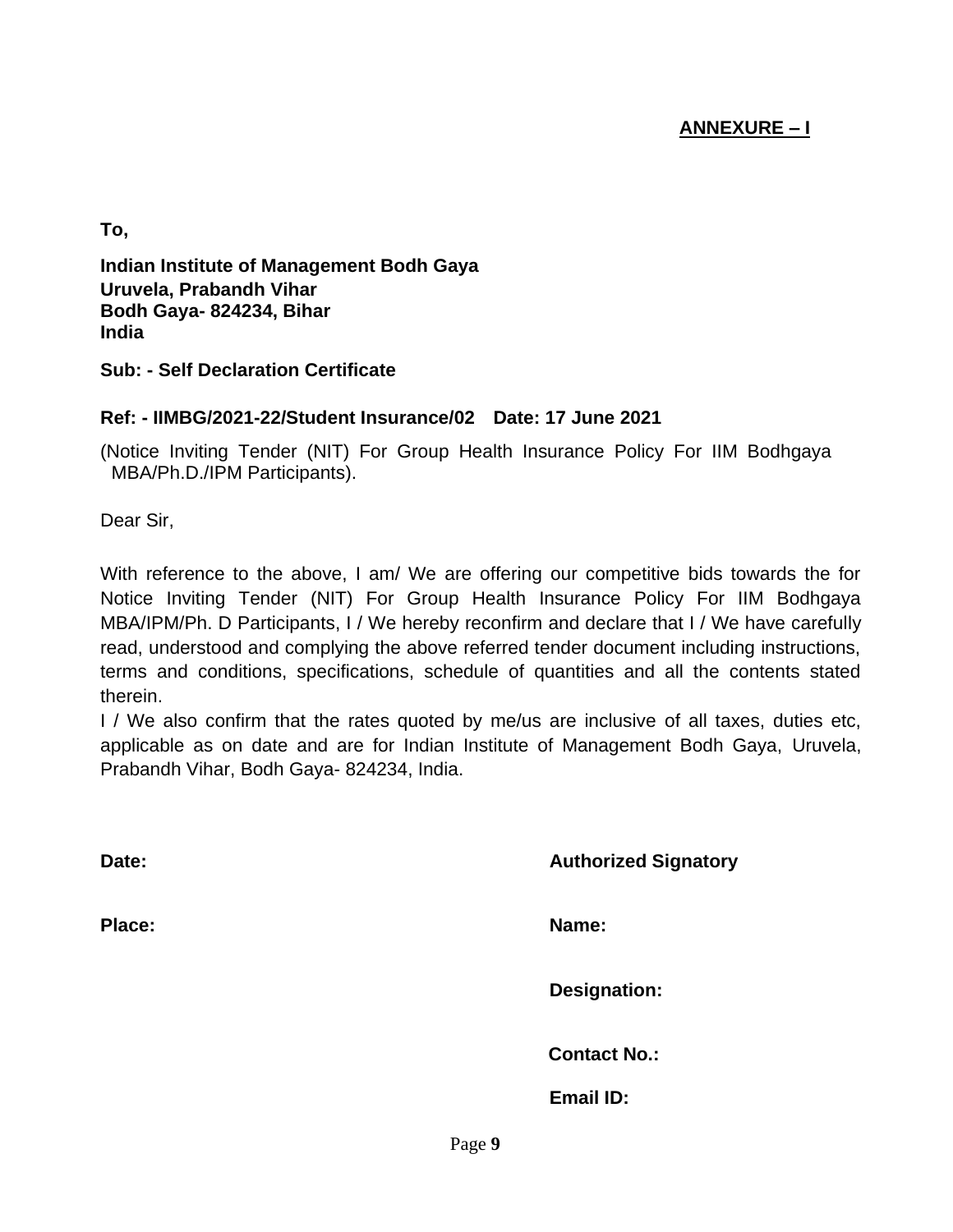### **CERTIFICATE (to be provided on letter head of the firm)**

I hereby certify that the above firm neither blacklisted by any Central/State Government/Public Undertaking/Institute nor is any criminal case registered / pending against the firm or its owner / partners anywhere in India.

I also certify that the above information is true and correct in any every respect and in any case at a later date it is found that any details provided above are incorrect, any contract given to the above firm may be summarily terminated and the firm blacklisted.

**Date: Authorized Signatory**

**Name:**

**Place:**

**Designation:**

**Contact No.:**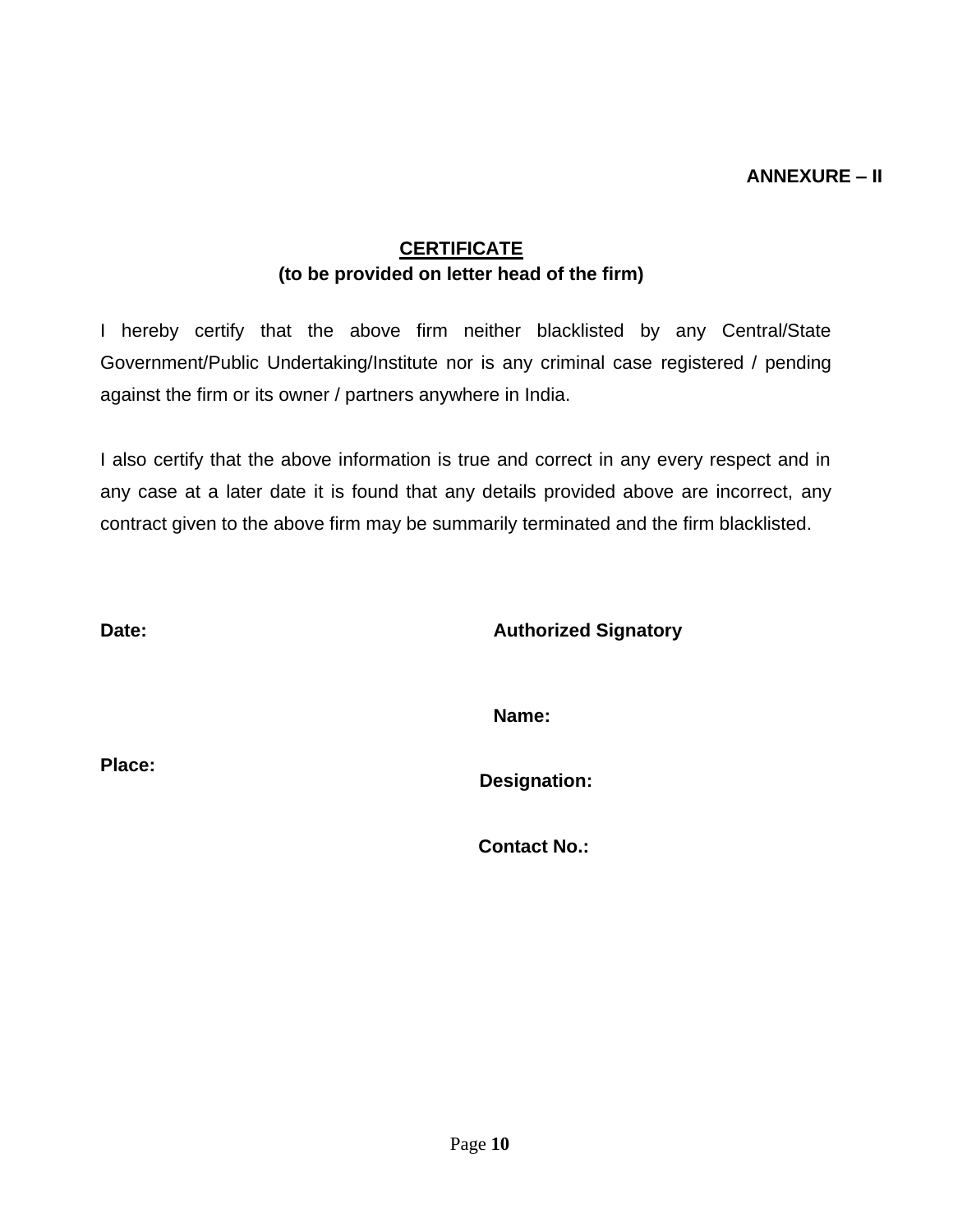# **TECHNICAL BID**

| <b>Technical details</b>          |                                                                                          |  |  |
|-----------------------------------|------------------------------------------------------------------------------------------|--|--|
| <b>Group Name</b>                 | Indian Institute of Management, Bodhgaya.                                                |  |  |
| <b>Commencement Date</b>          | 21-Jul-2021 (Tentative) For MBA Students                                                 |  |  |
|                                   | 21-Jul-2021 (Tentative) For Ph.D. Students                                               |  |  |
|                                   | Aug/Sep-2021 (To be Decided) For IPM Students                                            |  |  |
| Period of coverage                | 1+1 years - For MBA Students                                                             |  |  |
|                                   | $1+1+1+1$ Years - For Ph.D.                                                              |  |  |
|                                   | 1+1+1 Years - For IPM Students                                                           |  |  |
|                                   | (Initially for one Year as per IRDA policy and renewable thereafter on                   |  |  |
|                                   | mutual agreement)                                                                        |  |  |
|                                   | <b>Insured Group Details</b>                                                             |  |  |
| Participants Strength             | 180 approx. For MBA Students (2021-2023)                                                 |  |  |
|                                   | 07 approx. For Ph.D. Students (New Admission)<br>60 approx. For IPM Students (2021-2024) |  |  |
|                                   | 183 existing MBA Student (2020-2022) - Starting from September                           |  |  |
|                                   | 8,2021                                                                                   |  |  |
|                                   | 03 existing Ph.D. Student - Starting from September 8, 2021                              |  |  |
|                                   | (Program wise Full validity of Insurance)                                                |  |  |
| Floater/Individual                | Individual                                                                               |  |  |
| Sum Insured bands                 | Rs. 2,00,000/- (Rs. Two Lakh Only) per students/participants                             |  |  |
|                                   | <b>Coverage &amp; Benefits Details</b>                                                   |  |  |
| Domiciliary Hospitalization       | Covered                                                                                  |  |  |
| Coverage of Pre Existing diseases | Covered                                                                                  |  |  |
| Day Care Surgeries/Treatment      | Covered                                                                                  |  |  |
| Cashless facility                 | Applicable                                                                               |  |  |
| 30 days waiting Period            | Waived                                                                                   |  |  |
| 1st Year and 2 years exclusions   | Waived                                                                                   |  |  |
| 30 Days Pre and 60 Days post      | Covered                                                                                  |  |  |
| hospitalization Expenses coverage |                                                                                          |  |  |
| Room Rent Limit per day           | 2% of the sum assured maximum, i.e. Rs.4000/- per day                                    |  |  |
| ICU Rent Limit per day            | 4% of the sum assured maximum, i.e. Rs. 8000/- per day                                   |  |  |
| Corporate Buffer                  | Rs 10,00,000/- Limit up to Sum Insured.                                                  |  |  |
| <b>Other Conditions</b>           | students/participants<br>joining<br><b>New</b><br>the<br>Institute<br>become             |  |  |
|                                   | automatically covered under the scheme from their date of joining                        |  |  |
|                                   | the Institute and the premium amount will be paid by the Institute.                      |  |  |
|                                   | Since the institute has several programmes running for various                           |  |  |
|                                   | tenures, it shall be compulsory to issue the policy for one year                         |  |  |
|                                   | from the commencement of that program at same rates. The                                 |  |  |
|                                   | approximate number of students programme wise is given below:                            |  |  |
|                                   | MBA - 180 as $1^{st}$ Year Students, 183 as $2^{nd}$ year students, IPM - 60             |  |  |
|                                   | as $1^{st}$ year, Ph.D. - 07 as $1^{st}$ Year, 03 as $2^{nd}$ year.                      |  |  |
|                                   | Any addition (admissions only) / deletion (termination of students                       |  |  |
|                                   | from roll due to any unavoidable circumstances (institute shall                          |  |  |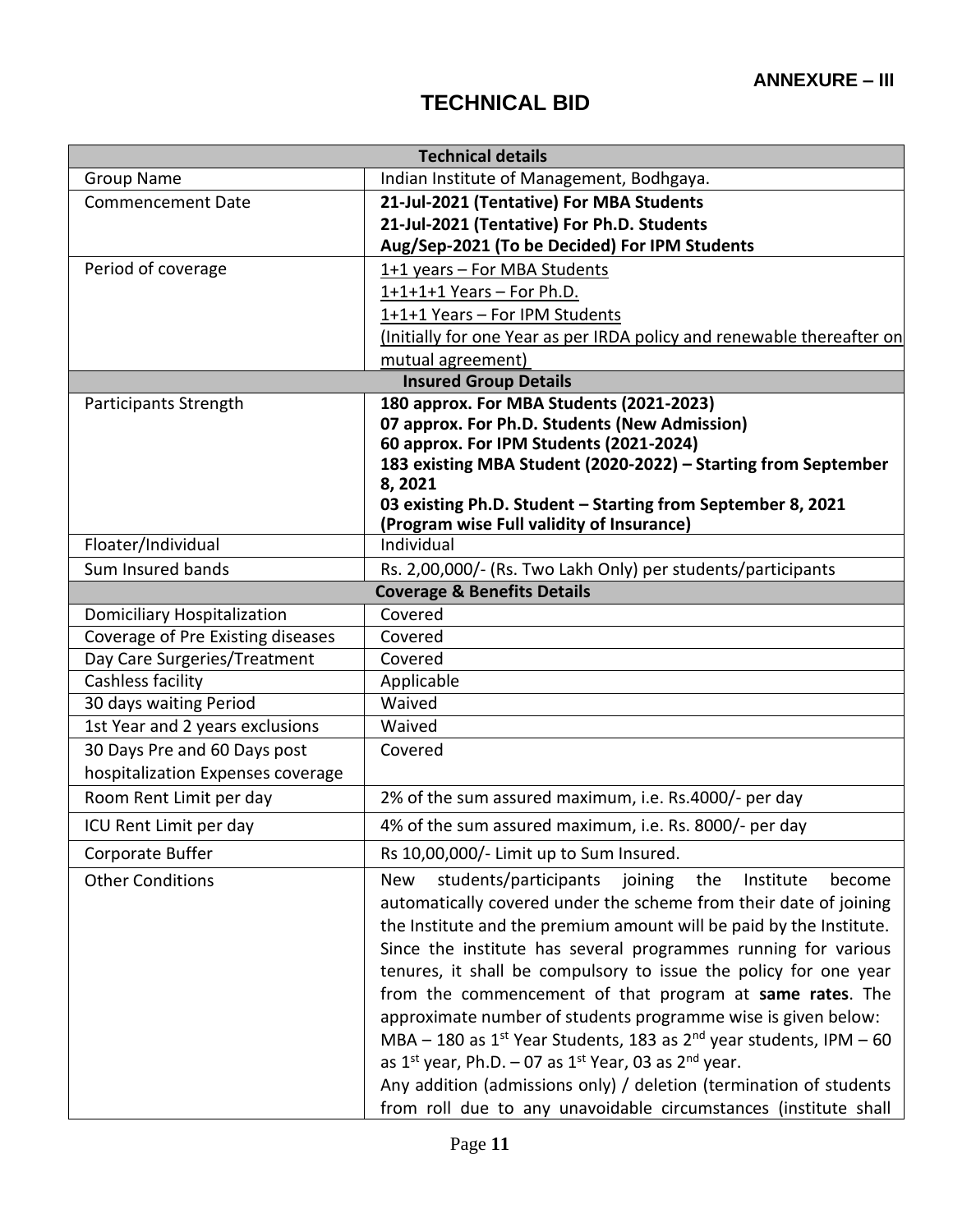|                                                                                                               | confirm the termination in such cases) or completion of course or<br>due to accidental death) of students shall be effected on pro rata<br>basis in the concerned policy.<br>There is no internal ceiling of treatment except room/ICU rent.                                                                                                                                                                                                                                                                                                                                                                                                        |
|---------------------------------------------------------------------------------------------------------------|-----------------------------------------------------------------------------------------------------------------------------------------------------------------------------------------------------------------------------------------------------------------------------------------------------------------------------------------------------------------------------------------------------------------------------------------------------------------------------------------------------------------------------------------------------------------------------------------------------------------------------------------------------|
| <b>Claim Settlement Facility</b>                                                                              | List of network hospitals to be provided.                                                                                                                                                                                                                                                                                                                                                                                                                                                                                                                                                                                                           |
| <b>Cashless Facility</b>                                                                                      | 6. Cashless treatment to be provided at least in the two major<br>Hospitals located in Gaya.<br>7. No deposit/treatment charges to be levied on the participants<br>at the time of admission.<br>8. Claim authorization should be initiated immediately after<br>admission in the hospital on producing the insurance ID<br>card/student ID from the Institute without waiting for any other<br>documents/confirmation from the Insurance company / Institute.<br>9. No amount to be retained by the hospital at the time of discharge.<br>10. Students/participants are to be provided with medical<br>treatment on their arrival at the hospital. |
| <b>Annual Health Check-ups</b>                                                                                | <b>Included</b>                                                                                                                                                                                                                                                                                                                                                                                                                                                                                                                                                                                                                                     |
| <b>Personal Accident Policy</b>                                                                               | Should cover all type of accident (both major & Minor), including<br>Frostbite, snake bite, attack from any kind of wildlife besides<br>fatality. It should also cover total or partial disability.                                                                                                                                                                                                                                                                                                                                                                                                                                                 |
| Coverage for any pandemic notified<br>by WHO or Central Government or<br><b>State Government Authorities.</b> | <b>No Restrictions</b>                                                                                                                                                                                                                                                                                                                                                                                                                                                                                                                                                                                                                              |
| Any Service Charges on Medical<br><b>Bills</b>                                                                | Should not be deducted from the individual Claim.                                                                                                                                                                                                                                                                                                                                                                                                                                                                                                                                                                                                   |

**Name and Signature of Authorized Person**

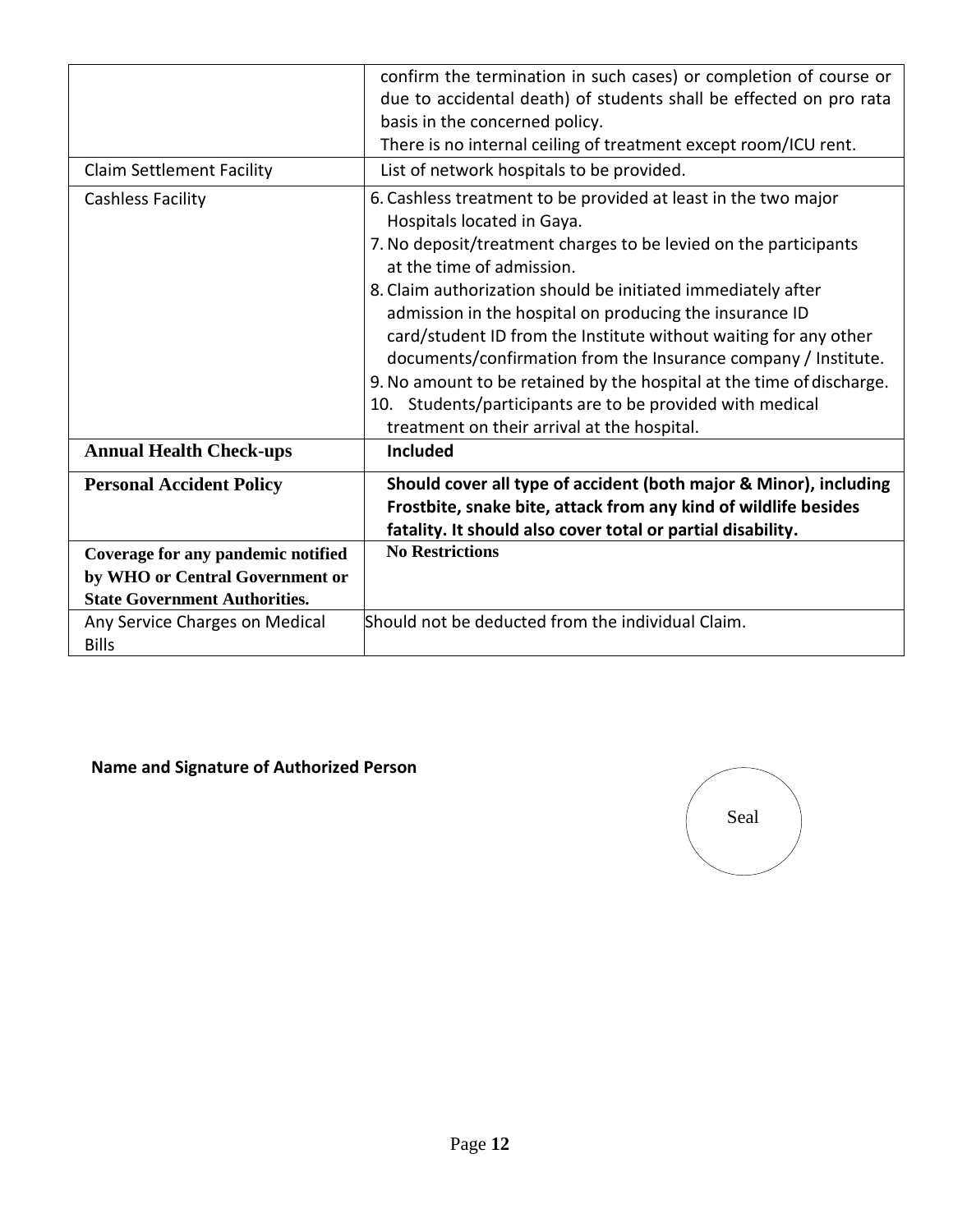### **Statutory Documents (Copies of documents to be enclosed)**

| <b>Name of the Party</b>                                                                                        |                    |                               |                                       |  |
|-----------------------------------------------------------------------------------------------------------------|--------------------|-------------------------------|---------------------------------------|--|
| Date of Incorporation /<br><b>Establishment</b>                                                                 |                    |                               | <b>Supporting</b><br>documents are to |  |
| <b>PAN Number</b>                                                                                               |                    | be attached along<br>with the |                                       |  |
| <b>GST Registration Number</b>                                                                                  |                    |                               | <b>Annexure-IV</b>                    |  |
| Turnover during last three years (Duly certified by a Chartered<br>Accountant should be attached with the bid): |                    |                               |                                       |  |
| $FY$ 2019-20: Rs                                                                                                |                    |                               |                                       |  |
| $FY$ 2018-19 Rs                                                                                                 |                    |                               |                                       |  |
| $FY$ 2017-18: Rs                                                                                                |                    |                               |                                       |  |
| <b>Registered Office Address</b>                                                                                |                    |                               |                                       |  |
|                                                                                                                 | <b>Name</b>        |                               |                                       |  |
|                                                                                                                 | <b>Designation</b> |                               |                                       |  |
| <b>Authorized Signatory Details</b>                                                                             | <b>Email</b>       |                               |                                       |  |
|                                                                                                                 | <b>Phone</b>       |                               |                                       |  |
|                                                                                                                 | <b>Name</b>        |                               |                                       |  |
| <b>Details of Contact other than</b>                                                                            | <b>Designation</b> |                               |                                       |  |
| <b>Authorized Signatory</b>                                                                                     | Email              |                               |                                       |  |
|                                                                                                                 | <b>Phone</b>       |                               |                                       |  |

**Name in Block Letter: Contact no.:** 

**Designation:** Full Address:

**Signature and Seal of the Tenderer**